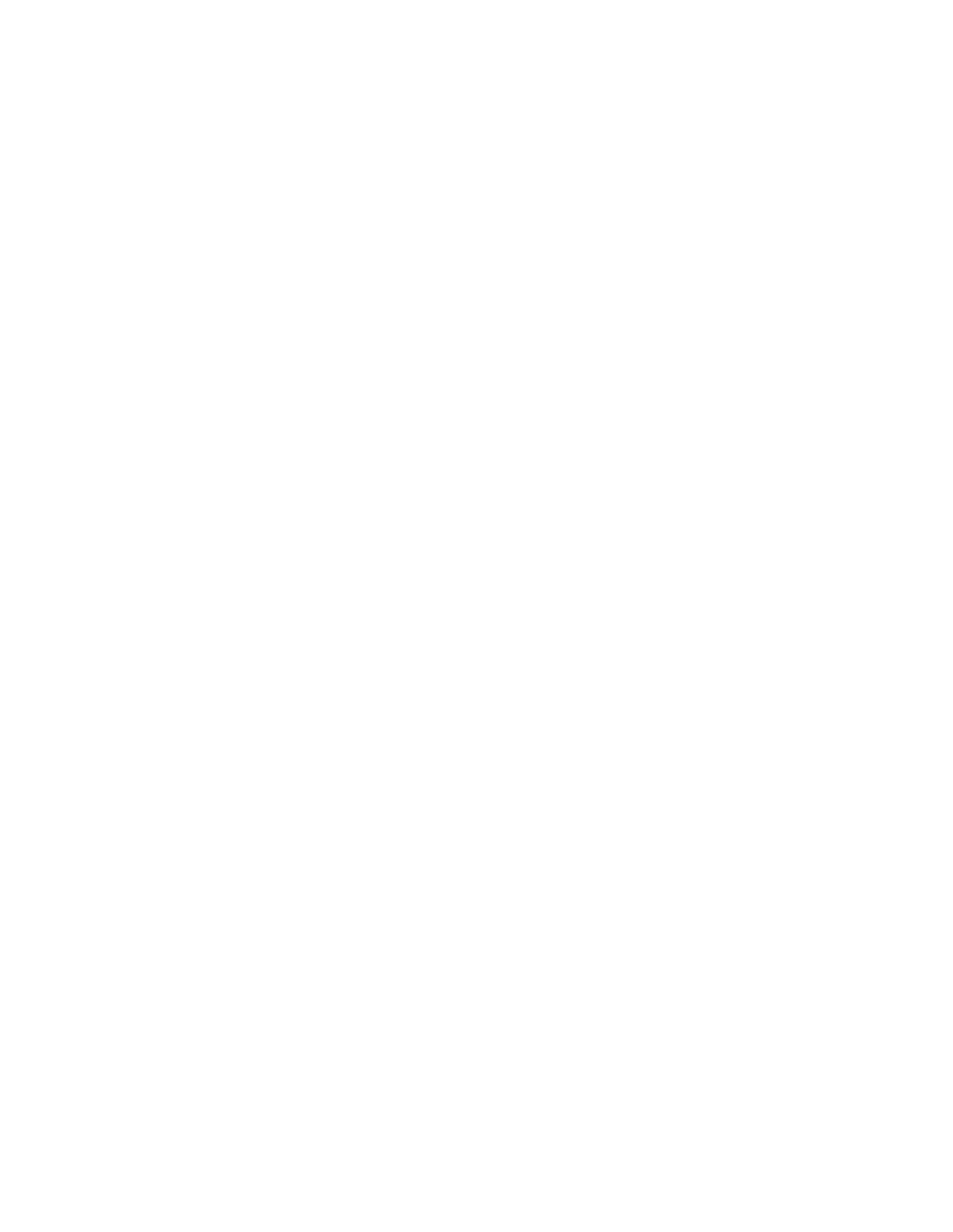

certain types of aircraft) should be investigated. These measures would require commitment from the appropriate agency.

If flight operations adjustment is not feasible, the only possible mitigation measure for significant aircraft noise impacts is treatment of all exterior walls and roofs of buildings to ensure that interior noise levels would be less than 45 dB(A)  $L_{10(1)}$ . If exterior noise levels are less than 75 dB(A), double-glazed or laminated windows (with alternate means of ventilation for levels above 70 dB(A)) should be provided to achieve adequate attenuation and ensure interior noise levels of 45 dB(A). However, if noise levels are equal to or greater than 75 dB(A), special designs may have to be incorporated into windows, walls, roofs, and doors.

## **513. TRAIN NOISE**

Mitigation measures available for significant train noise impacts are the exterior building attenuation measures discussed above (Subsection 511) for significant vehicular noise impacts, barrier wall (or berm) construction, treating the vehicles, wheel truing and rail grinding, rail lubrication on sharp curves, and operational restrictions. Barrier wall attenuation has a practical limit of 10 to 15 dB(A), so it would provide complete impact mitigation only when exterior  $L_{eq(1)}$  levels (for existing uses) at receptors are less than 75 dB(A). It must also be kept in mind that barriers are only effective when the line-of-sight is broken between the source and receiver. Therefore, buildings with windows higher than the barrier may not receive much benefit from the barriers and exterior wall attenuation; window attenuation and an alternate means of ventilation would have to be designed into the facades of buildings facing the rail activity.

## **520. STATIONARY SOURCES**

The most common mitigation measures available for stationary sources include exterior building attenuation (as discussed for mobile sources in Subsection 510 above), barrier erection (as discussed above), and noise control design on the source in question. Caution should be exercised when erecting barriers in New York City given the limitations mentioned above. In many cases, treating the noise source (*e.g.*, providing baffles, silencers, mufflers, sound insulation, placing it within an enclosed structure) may be the least expensive option. Moving the source in question so that receptors would not be significantly affected is also a potential mitigation measure.

## **530. (E) DESIGNATIONS**

The (E) Designation is an institutional control that is implemented through CEQR review of a zoning map, text amendment, or action pursuant to the Zoning Resolution. It provides a mechanism to ensure that measures aimed at avoiding a significant adverse impact are part of future development, thereby eliminating the potential for a noise impact.

If necessary, the lead agency may consult with DEP during the CEQR process to identify sites requiring an (E). The Mayor's Office of Environmental Remediation (OER) is responsible for administering post-CEQR determinations for projects with assigned (E) Designations and existing Restrictive Declarations, pursuant to Section 11-15 (Environmental Requirements) of the Zoning Resolution of the City of New York and Chapter 24 of Title 15 of the Rules of the City of New York (Rules). If property owners have applied for an action that will result in placement of an (E) Designation, they are advised to provide the CEQR number to OER. In order to facilitate OER's review of the proposed work to address the requirements of the (E) Designation, it may be necessary for property owners to provide historical technical documentation related to the CEQR Noise analysis (*e.g.*, EAS/EIS, Technical Memoranda, CEQR determination, modeling results, lead agency and DEP correspondence, Restrictive Declarations, Notices) to OER. The Rules and Section 11-15 of the Zoning Resolution set out the procedures for placing, satisfying and removing (E) Designations. OER reviews and approves all documents needed to satisfy the requirement of a noise (E) Designation.

(E) Designations are listed in a table, "CEQR Environmental Requirements," appended to the Zoning Resolution, and appear in the Department of Buildings' (DOB) onlin[e Buildings Information System \(BIS\).](http://a810-bisweb.nyc.gov/bisweb/bsqpm01.jsp)